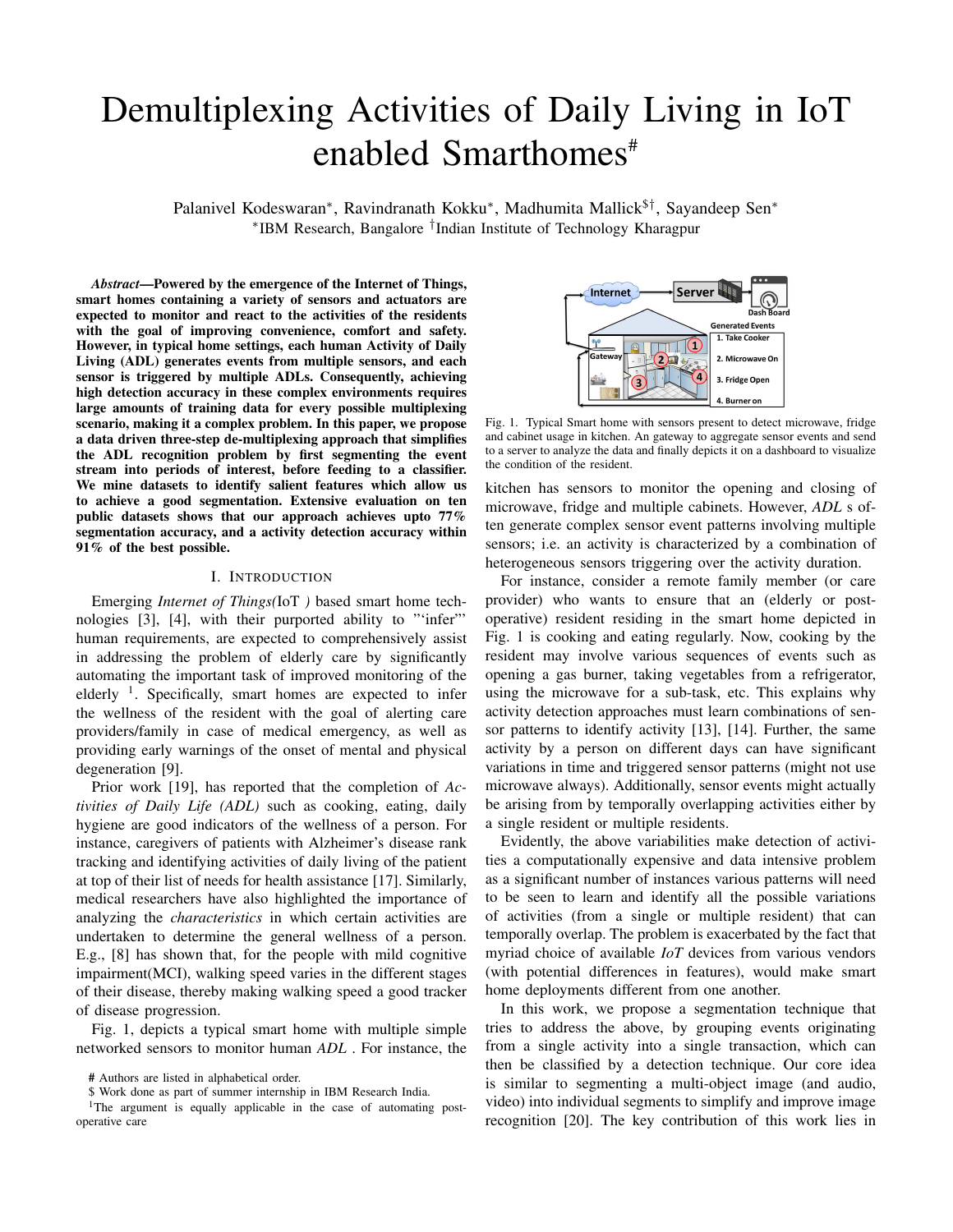identifying the right combination of discriminative features of human activities, which are manifested (and hence can be exploited) in the heterogeneous sensor event streams. The features are, *a) human activities last for a fixed duration*, b) *not all sensors that trigger together can be used to do a meaningful activity*, and, c) *the frequency characteristics of sensor events (from a single activity) change when received in conjunction sensor events from other activities*. We then design an efficient technique for event segmentation (and by extension activity recognition) by exploiting the insights.

Our benchmark results on ten smart home data sets The designed techniques lead to detection performance within 91% of the optimal. Apart from improving *ADL* detection accuracy, the segmentation technique also helps in enhancing the quality of analysis of activity characteristics for clinical tests, by removing spurious sensor events corresponding to other temporally overlapping activities. Experiments on data sets, show that our approach retains the frequency characteristics of the detected activities, with 80% of activities having mean frequency being less than two standard deviation.

To the best of our knowledge, this is the first effort to address the de-multiplexing problem in complex smart home environments with multiple overlapping activities of daily living. We make the following contributions: inhabitant's lifestyle by providing home

**1.** We highlight an interesting problem of de-multiplexing overlapping activities in IoT-enabled smart homes based on sensor triggering. The problem will be increasingly of interest, due to the rapid proliferation of a variety of sensing devices used in homes for elderly and patient care, wellness monitoring, safety, etc. **2.** We extensively mine datasets, to determine three highly discriminative features of sensor events generated from human activity, which lead to good segmentation of events. We then propose a data driven iterative approach for segmenting sensor event streams, using different criteria of separation of the events at each step, and demonstrate that the problem becomes more tractable by dividing and conquering different properties of human behavior (and hence the sensor patterns).

Finally, we note that while we focus remote health monitoring in this paper, our enhanced event segmentation coupled with activity recognition, are expected to improve functionality and performance of other emerging *IoT* enabled smart home applications such as home security, safety, user context modeling, energy efficiency, etc. as well.

The rest of the paper is organized as follows. In § II we explain the difficulties of event segmentation and motivate the challenges that we have to overcome in our approach for clearly identifying boundaries. In § III, we describe our approach to address the problem. In  $\S$  IV, we present results based on benchmarking. We explain prior work in  $\S$  V and then conclude in § VI.

## II. MOTIVATION

Our goal is to identify human activities of daily living (ADLs) in a smart home using a variety of sensors. In this sec-

| Label          | <b>Name</b>   | #              | Dur.   | # ADL        | # Sensor     |  |  |
|----------------|---------------|----------------|--------|--------------|--------------|--|--|
|                |               | <b>User</b>    | (days) | (# Activity) | (# Event)    |  |  |
| kA             | KasterenA [1] |                | 25     | 16 (283)     | 14 (2006)    |  |  |
| kB             | KasterenB [1] |                | 15     | 25 (172)     | 27 (22595)   |  |  |
| kC             | KasterenC [1] |                | 19     | 27 (254)     | 23 (39861)   |  |  |
| Cr             | Cairo [5]     |                | 56     | 10 (600)     | 27 (159344)  |  |  |
| Ar             | Aruba [5]     |                | 219    | 11 (6477)    | 39 (805268)  |  |  |
| Ml             | Milan [5]     |                | 82     | 15 (2310)    | 33 (288498)  |  |  |
| T1             | Twor9-10 [5]  | $\overline{c}$ | 249    | 25 (3745)    | 100 (711421) |  |  |
| T <sub>3</sub> | Twor2009 [5]  | $\mathcal{L}$  | 57     | 14 (499)     | 100 (136504) |  |  |
| T2             | TworSmr $[5]$ | $\overline{c}$ | 63     | 8 (1016)     | 100 (366075) |  |  |
| Mul            | AdlNorm [5]   | 24             | 84     | 5(120)       | 39 (6425)    |  |  |
| TABLE          |               |                |        |              |              |  |  |

Dataset table for Activity Recognition

tion, we first explore the characteristics of such environments that make *ADL* detection challenging by studying various smart home datasets.

A key characteristic of IoT enabled environments is that multiple applications can be run using sensors acquired from diverse vendors, these sensors can work in a distributed manner, collecting and transferring data to a gateway without knowledge of other sensors, and these sensors can be deployed organically by users without being tied to a specific application. In such a setting, consider a typical *IoT* enabled smart home, as shown in Fig. 1, instrumented with a variety of sensors. When a resident undertakes an *activity*, which is one of many ADLs such as cooking eating, bathing, etc, the activity manifests in a set of sensors generating *events*. These events are collected centrally by an aggregation entity (either within the home or in the cloud) for further analysis and actions. Several challenges arise when analyzing and interpreting the events collected, and detecting the actual activities undertaken from the sensor events. To study these challenges, we analyze a number of smart home datasets as shown in Tab. I. The table provides relevant details of the 10 datasets analyzed in this work, some of which are collected from single-resident homes, while others are from multiple-resident homes. The homes are equipped with a combination of motion/light sensors on the ceilings, temperature sensors as well as contact sensors on cabinets and doors 2. The datasets are labeled and contain manually annotated entries specifying the IDs of sensors that triggered along with the corresponding time stamp and ADL label.

For de-multiplexing sets of events into transactions, the foremost difficulty arises from the fact that there exists no unique and distinguishing signatures of sensor usage for any *ADL* . We note that for a majority of the ADLs, multiple sensors are triggered by their occurrences. For instance, Fig. 2(a) shows the CDF of the number of distinct sensors that are triggered when a specific *ADL* is undertaken in all datasets. The figure shows that more than 96% of *ADL* across all datasets lead to

<sup>&</sup>lt;sup>2</sup>We refer the reader to the cited literature for further details of the instrumentation and data collection setup.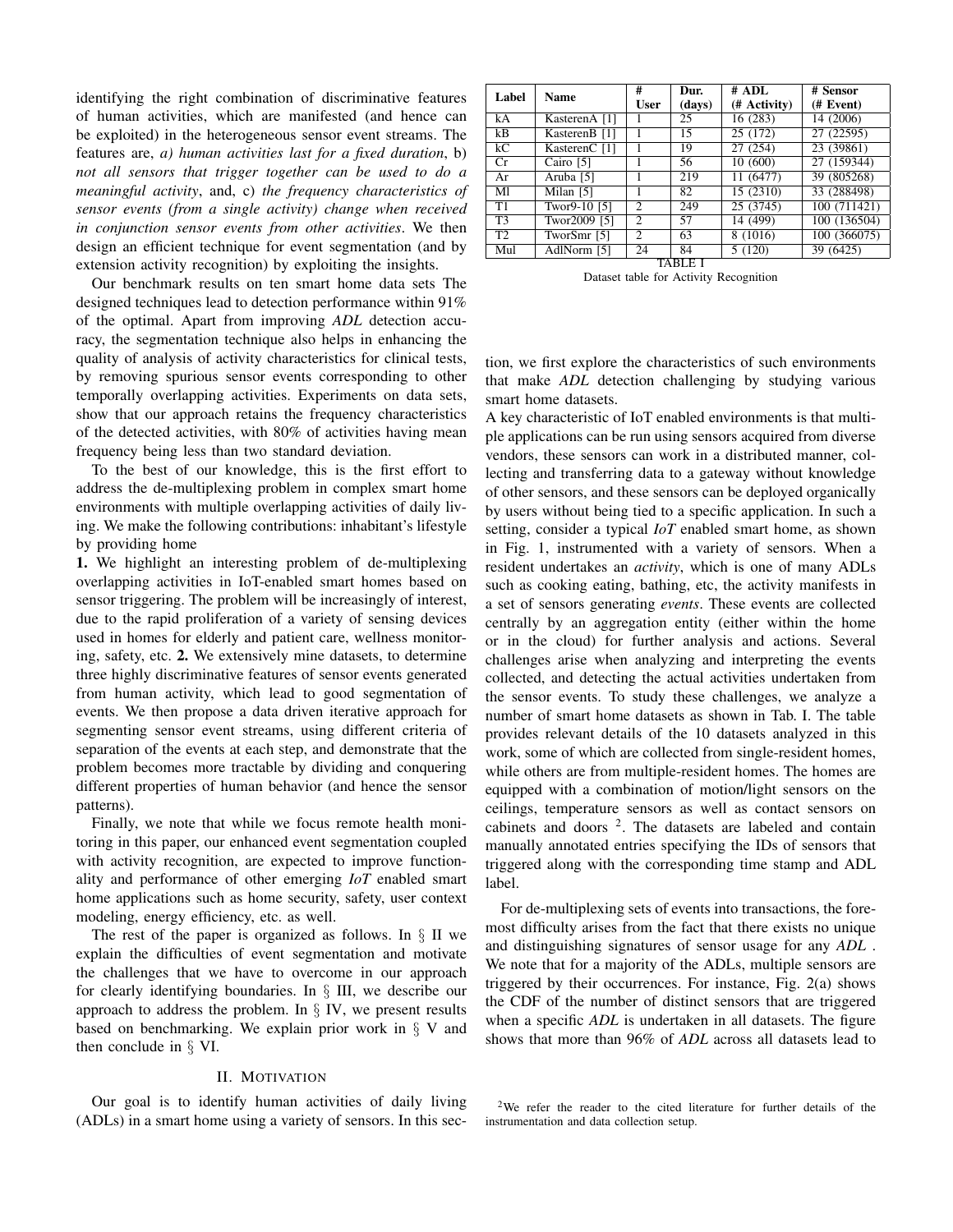events from more than one sensor<sup>3</sup>.

Secondly, a majority of sensors will generate events for more than one *ADL* . E.g., a refrigerator door may be opened before cooking, or every time a person would like to take a drink, or when picking a snack or a medicine. We study this phenomenon by plotting the CDF of number of *ADL* that each sensor participates in across all datasets in Fig. 2(b). As can be seen from the plot, more than 98% of the sensors are triggered for more than one *ADL* . The implication of the above observation is that no one sensor can deterministically imply the occurrence of a specific activity. Furthermore, there is a lot of variability in sensor event generation between different instances of the same *ADL* . We show this in Fig. 2(c), which plots the CDF of sensor event occurrence to activity occurrence ratio for every activity-sensor pair across all datasets. The graph shows that only less than 10% of the sensors *always* trigger for all instances of an *ADL* across all the datasets; i.e. in 90% of the activity instances, some sensors trigger only for a subset of the times an *ADL* actually happened.

Finally, events often get multiplexed from two or more activities due to (a) one user carrying out multiple activities simultaneously, or (b) multiple users undertaking activities concurrently. While interleaving of events is obvious, multiplexing has the secondary effects of significantly altering the activity signature compared to when the activity is performed in isolation. To highlight the effects, we look at the metric of distortion in mean frequency for an activity. Tab. II, reports the mean frequency of a single resident's activities across multiple datasets, when performed in isolation as well as when multiplexed with some other activity. E.g., the frequency of Relax activity in *Aruba* changes from 0.089Hz to 1.04 Hz a difference of  $12\times$ . Similarly, in Fig. 4 we depict the change in frequency for one activity when another resident is concurrently performing another activity. For e.g., the frequency of R1's bath activities in isolation in T1 dataset is 0.07 Hz (T1- R1). However when R2 is conducting any activity concurrently at the same time, the frequency of R1's bath (in T1 dataset) changes to 0.54 Hz (T1-R1+any), a jump of  $8\times$ . Also, the standard error of event frequency changes significantly when multiple activities are multiplexed.

## III. APPROACH

We describe our approach to leverage three key insights: a) human activities last for a fixed duration, b) not all sensors that trigger together can be used to do a meaningful activity and, c) the frequency characteristics of sensor events (from a single activity) change when received in conjunction sensor events from other activities, for demultiplexing sensor events.

## *A. Definitions*

Let the set of events  $E^i = \{e_1, e_2, \ldots\}$ ,  $E^i \subset E$  be generated by activity  $A_i$ . When collected together in a smart home,

|                  |                      | <b>Proper</b> | <b>Interleaved</b> |  |  |  |  |
|------------------|----------------------|---------------|--------------------|--|--|--|--|
| <b>Dataset</b>   | <b>Activities</b>    | Mean          | Mean               |  |  |  |  |
|                  |                      | (Std. Err.)   | (Std. Err.)        |  |  |  |  |
| <b>KasterenA</b> | Receive Guest        | 0.054(0.052)  | 0.342(0.337)       |  |  |  |  |
| KasterenB        | Go To Bed            | 0.0324(0.009) | 0.0193(0.003)      |  |  |  |  |
| <b>KasterenC</b> | Prepare Dinner       | 0.026(0.003)  | 0.009(0)           |  |  |  |  |
|                  | Take Shower          | 0.341(0.063)  | 0.131(0)           |  |  |  |  |
| Cairo            | Work                 | 0.049(0.005)  | 0.262(0.045)       |  |  |  |  |
|                  | <b>Breakfast</b>     | 0.413(0.019)  | 0.399(0)           |  |  |  |  |
| Aruba            | Relax                | 0.089(0.001)  | 1.04(0.25)         |  |  |  |  |
|                  | Leave Home           | 0.83(0.015)   | 276.39(69.44)      |  |  |  |  |
| Milan            | <b>Bed To Toilet</b> | 0.127(0.008)  | 0.011(0.005)       |  |  |  |  |
|                  | Sleep                | 0.024(0.003)  | 0.009(0.0007)      |  |  |  |  |
| TABLE II         |                      |               |                    |  |  |  |  |

Effect of multi-tasking on event frequency pattern of activities for *KasterenB*



Fig. 4. Average event frequency in activity of a single user (R1 or R2) and interleaved with another user's activity (R1-any, R2-any) in T1, T2, T3 testbeds Tab. I

as demonstrated earlier, the sensor events for various activities can get interleaved due to many reasons. For explaining our iterative de-multiplexing approach, we define the notion of a *transaction*, which is a set of events clustered together using a specific criteria at each step of the iterative process.

At each step, we segment the event stream  $E$  into a set of transactions  $Tr = \{tr_i\}$ , where  $tr_i = \{e_1, e_2, \ldots\}$ ,  $e_i \in E$ based on that step's particular criterion as shown in Figure 5. We note that since segmentation is not perfect at each step, the resulting transactions at each intermediate step do not necessarily match any individual ADL, and can be of different types: We call a transaction  $tr_i$  a  $ProperCut$ , if the event set of the  $tr_i$  exactly matches that of the corresponding activity  $A_i$ . Similarly, if the event set of a tr does not contain all the events of the corresponding activity, we call it an *OverCut* transaction. In other words, the activity is split into multiple  $OverCut$  transactions. Finally, if the event set of a  $tr$  contains events that are from multiple different activities, we call it an *UnderCut* . Figure 5**a** pictorially shows the various types of cuts induced by segmentation.

The goal of each step that we describe next is to take the input event streams, and generate transactions so as to minimize the number of *OverCut* and *UnderCut* , and maximize the number of *ProperCut* . Specifically, the steps include an inter-arrival

<sup>&</sup>lt;sup>3</sup>This phenomenon of heterogeneity in sensors distinguishes our problem from similar segmentation problems in the domain of image, audio and video processing, and necessitates the development of new techniques for segmentation in smart home settings.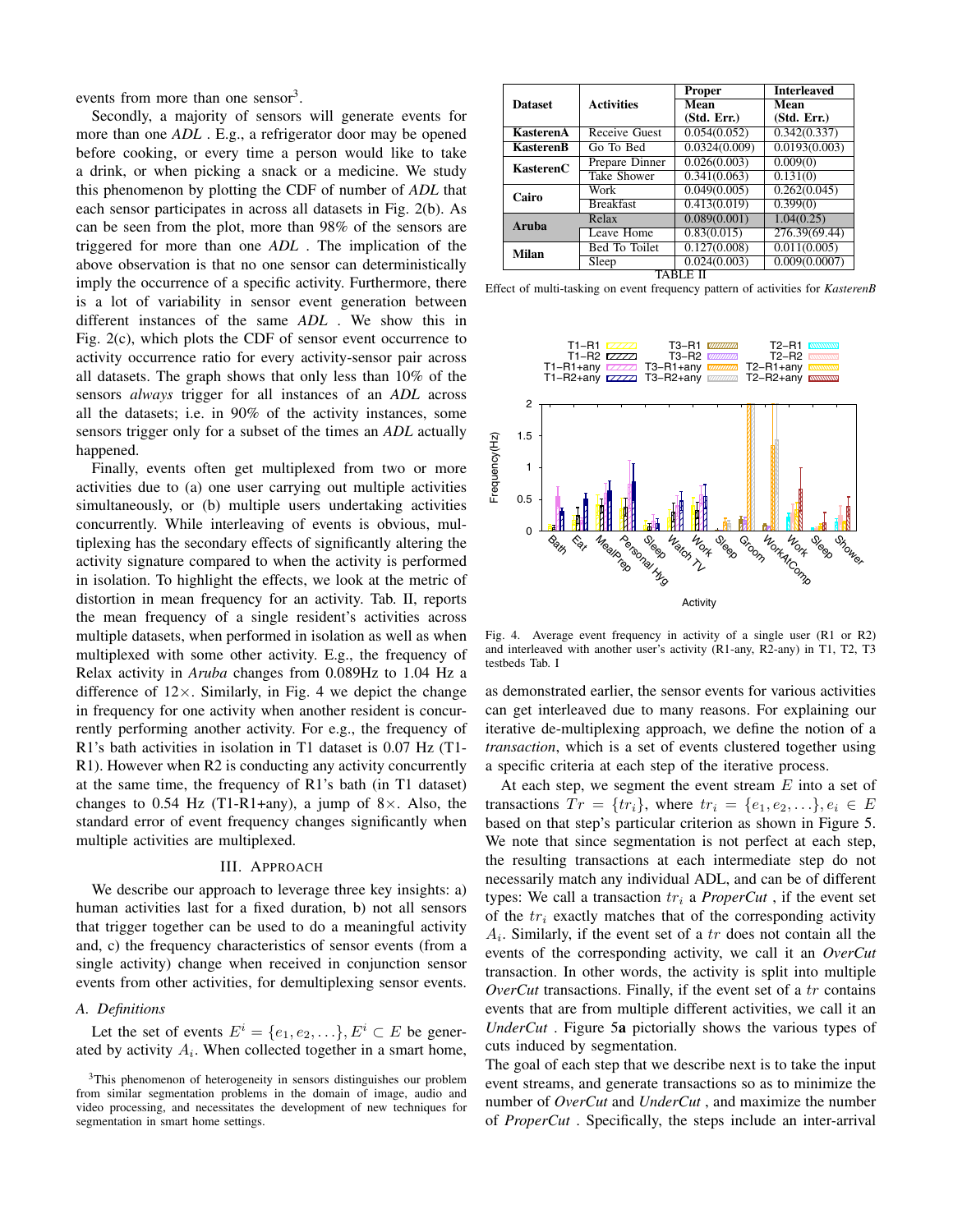

(a) CDF of sensors count which (b) CDF of ADL count for which a (c) CDF of sensor occurrence to acgenerate events for an ADL. sensor generates events. tivity occurrence ratio.

Fig. 2. Characteristics of events generated in smart homes which present challenge for event segmentation technique. The plots are generated with events from all datasets listed in I.



Fig. 5. A simple example explaining the approach with (a) Temporal (b) Sensor and (c) frequency cut

time based cutting of event streams, sensory-distance based , and finally a frequency-distance based cutting as shown in Figure 5. We next describe the various criteria used and how they are learnt from the datasets.

## *B. Inter-arrival based cutting of events*

The goal of this step is to separate temporally distinct activities, based on sensor event inter-arrival times. For instance, events from morning activities will be mostly separated by time from afternoon activities and evening activities.

**Temporal-cut criterion**. Intuitively, for each *ADL* there is a maximum time interval within which an activity can begin and end. E.g., in *KasterenB* dataset 'Get A Drink' activity lasts 1 minute where as 'Prepare Brunch' lasts between 15 to 17 minutes. Therefore, to segment co-related events into a transaction, our technique needs to only focus on a *reasonable* time window. Again, our optimization goal is to maximize *ProperCut* , while minimizing both *OverCut* and *UnderCut* . Note that multiplexed events cannot be properly cut by temporal-cut criterion alone, as events of multiplexed activities are intermingled in temporal domain, and need further processing.

For applying the temporal cut criterion, we need to learn a temporal cut threshold  $\eta$ , that is then used in the online segmentation phase to create transactions when the interevent arrival time is larger than  $\eta$ . For each activity, we first



Fig. 3. Event pair arrival frequency from two different activities normalize to event pair caused by single activity, across all event pairs over all activities in all data sets. Average is ∼ 2.5×

compute the inter-event time intervals within an activity as well as inter-activity time intervals as shown in Figure 5. We plot the cdf of the measurements for various datasets in Figure 6. Observe that there is significant difference between the two distributions, with inter-activity time intervals being significantly higher than inter-event time intervals for most activities. E.g., in the base case for the *Cairo* dataset, only 1% of events have an inter-event arrival of 60 seconds and higher, whereas 93% of activities have inter-activity time intervals greater than 60 seconds. Similarly, in the average case *KasterenA* dataset, 88% of events have an inter-event arrival time less than 120 seconds, while only 22% of the activities have an inter-activity time interval less than 120 seconds. We leverage the above *key insight* in computing the best  $\eta$  that maximises *ProperCut* for the training data.

Our learning algorithm uses historical data to learn the best  $\eta$  (in terms of seconds of Day) that maximizes the goal while satisfying the constraint  $0 < \eta < 86400$  (maximum activity duration, assuming that all activities necessarily repeat at dayboundaries). We note that for a given non-negative  $\eta$ , activity  $A_i$  is properly cut only if the following two constraints are satisfied

$$
\eta \ge \tau^i \tag{1}
$$

where,<br>  $\tau^i = max(\chi)$ ,  $\chi = max(\tau^i_{k-1,k}, \tau^i_{k,k+1}), \forall k \in E_i$ <br>
where  $F$  is the set of all avants of activity  $\Lambda$ where  $E_i$  is the set of all events of activity  $A_i$ ,  $\tau_{k,j}^i$  is the inter-event arrival time between  $k^{th}$  and  $j^{th}$  event of activity,  $A_i$ . And,  $\eta \leq T^i$  (2)

where,  
\n
$$
T^i = min(T^{i-1,i}, T^{i,i+1})
$$

where  $T^{i,k}$  is the inter-activity time interval between  $A_i^{th}$  and  $A_k^{th}$  activity.

The first constraint ensures that the choice of  $\eta$  does not over cut  $A_i$  and the second criteria ensures that  $A_i$  is not undercut with  $A_k$ . Of course, the above two criteria cannot be satisfied for a) activities  $A_i$  for which,  $\tau^i > T^i$ , in other words, the activities that have inter-event time intervals greater than the inter-activity intervals from neighboring activities, and b) interleaved activities as  $T^i$  in Eq. 2 will be negative since the start time of  $A_{i+1}$  will be lesser than the end time of  $A_i$ .

In our algorithm, we first calculate  $T^i$  and  $\tau^i$   $\forall i \in A$ , where  $A$  is the set of all training set activities. We then eliminate all activities and their corresponding events for which Eq.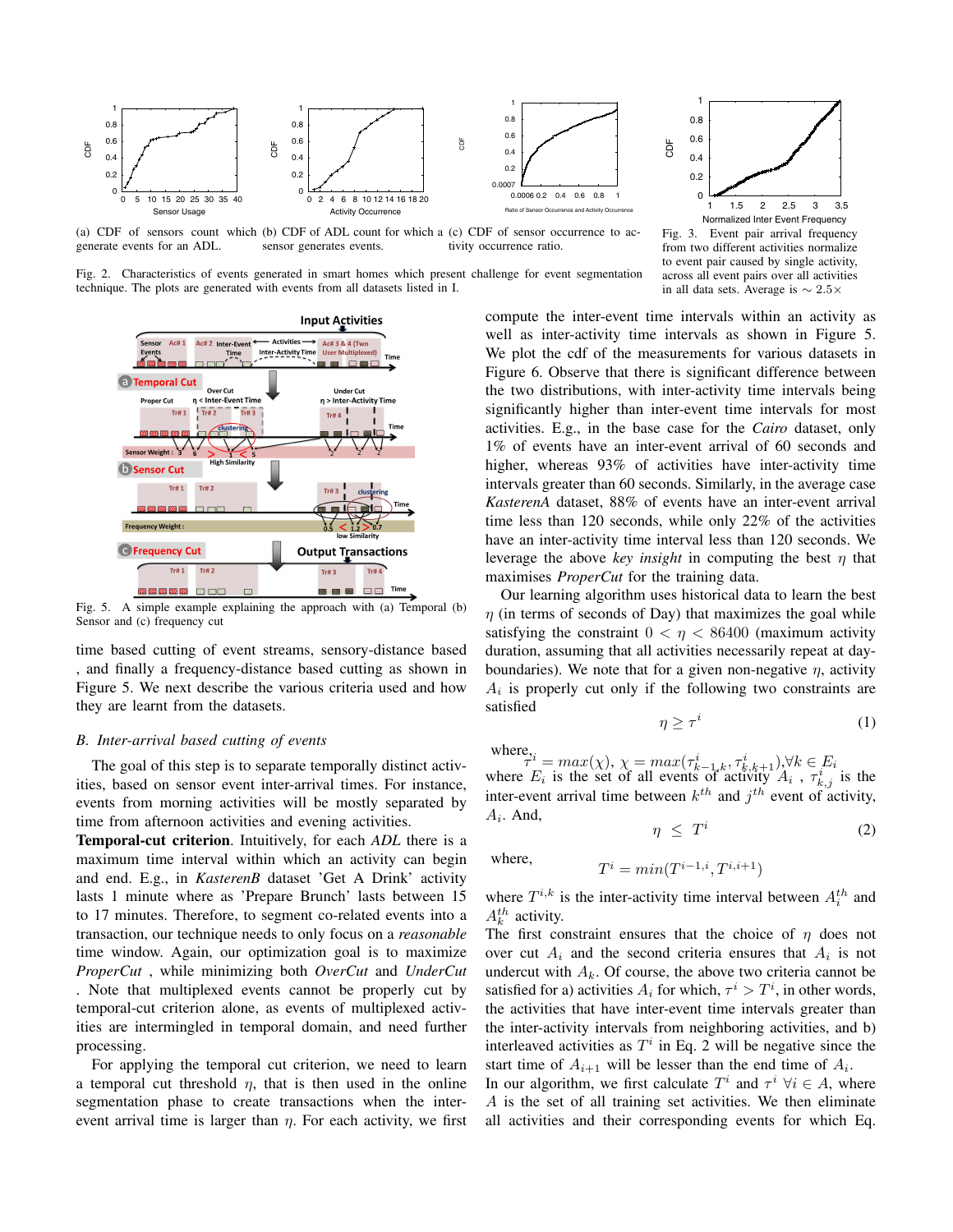

Fig. 6. The CDF of inter event and inter activity arrival times for six data sets. The figure shows a significant difference between the two inter-arrival distributions.

1 and 2 above do not hold, as these activities can never be properly cut. We then take the set of all remaining activities and search for the best value of  $\eta$  that satisfies our goal. Additionally, the search space of the optimization is reduced from real valued domain ℝ to the discrete set of values  $t \in \{T^i, \tau^i\}, i \in A$ , by leveraging the fact that only these values affect the optimization metric of *ProperCut* , *OverCut* and *UnderCut* .

## *C. Sensory distance based cutting of events*

**Sensor-cut criterion** The goal of the sensor-cut criterion is to determine if sensors reporting events are triggered together by the same underlying activity. (In the rest of the section, we use the term *mistaking* to imply that events from different activities are wrongly assigned to the same transaction). Note that the probability of mistaking events coming from a neighboring activity are exponentially higher compared to mistaking events that come from activities that are far apart in time. Consequently, the strategy of delineating transactions will be successful, if a significant portion of neighboring activities *do not share* the same set of sensors i.e. if  $E_i$  be the set of sensors in  $A_i$  and  $E_j$  be the set of sensors in  $A_j$ , then the probability of mistaking an event involved in a different activity will be lesser as  $(E_i \cap E_j)$  becomes close to  $\phi$ . To ascertain the correctness of the above assertion, we calculate the mutual confusion between neighboring *KasterenB* activities 4. We characterize the similarity in sensor sets between a pair of ADLs by calculating their *Cosine similarity*. For this, we represent an  $ADL_i$  as a vector  $C_i \leq s_1, s_2 \dots, s_n >$ where  $s_i = 1$  if sensor  $s_i$  frequently participates in  $ADL_i$ . The *Cosine similarity* between a pair of ADLs,  $ADL_i$  and  $ADL_j$  is defined as  $\frac{C_i \cdot C_j}{||C_i|| ||C_j||}$ . The mutual confusion between  $ADL_i$  and  $ADL_j$  is defined as the ratio of  $ADL_i$  activities that get classified as  $ADL_i$ . In figure 7(a) we see that as cosine similarity between a pair of ADLs increases, the mutual confusion also increases. We also plot the CDF of inter-arrival time between activities whose cosine similarity is high in Figure 7(b). We choose a threshold cosine similarity of 0.5 to indicate high similarity. From the plot, we observe that less than 6% of the activities that have high cosine similarity will be merged together, even for the most naive temporal cutter.

We next define our sensor based distance metric that we use for segmenting the event stream. For all event pairs  $\langle e_i, e_j \rangle \in A_i, \forall A_i \in A$ , where  $A_i$  is a labeled activity

<sup>4</sup>The observations hold for other datasets and are omitted for the sake of brevity



(a) Cosine Similarity and Mutual Confu-(b) Inter arrival time between activsion between pairs of ADLs ities with high cosine similarity

Fig. 7. 7(a) Mutual confusion between ADL pairs in *KasterenB* testbed. This figure shows mutual confusion between pairs of ADLs in *KasterenB* dataset. In the x-axis, we show ADLs that confuse with the ADL labeled at the top. The figure shows that for high cosine similarity values(displayed on top of the bars) the mutual confusion between ADLs is also high(varies from 20% to 60%) 7(b) The CDF of inter-activity arrivals between activities whose cosine similarity  $> 0.5$  in *KasterenB* testbed. The vertical line shows increasing  $\eta$ values.

and A is the set of all labeled activities, we calculate **Sensory co-occurrence distance**  $(W_{sensor}^{ij})$  **as the complement of the** probability of co-occurrence of the sensor pair as part of any activity in the training data, multiplied by a empirically selected weight  $\alpha$ .

$$
W_{sensor}^{ij} = \alpha * 1 - \left[ \frac{||}{|+|} \right], \quad (3)
$$

where  $i \neq j, k$  and  $|< e_i, e_j>$  is the number of occurrences of  $\langle e_i, e_j \rangle$  in an activity. We observe that,  $W_{sensor}^{ij}$  is inversely proportional to the frequency with which the event pairs  $\langle e_i, e_j \rangle$  co-occur within activities.

# *D. Frequency distance based cutting of events*

**Frequency-cut criterion** We next leverage the observation that when activities that use a common set of sensors get multiplexed together within the same transaction, the frequency between sensor triggerings will be different for different activities and this distinguishing feature can be used to demultiplex them into their component activities. In other words, assume that events  $e_i$  and  $e_j$  occur for both activities  $A_k$  and  $A_l$ . And,  $f_{ij}^k = \frac{1}{t_i - t_j}$ ,  $\lt e_i, e_j \gt \in A_k^5$  is the frequency of occurrence between  $\dot{e}_i$  and  $e_j$  when occurring within activity  $A_k$ . Now, we assert that  $f_{ij}^k \neq f_{ij}^l \neq f_{ij}^{k,l}$  , where,  $f_{ij}^{k,l}$  is the frequency of occurrence between  $\langle e_i, e_j \rangle$ , when  $e_i \in A_k$ and  $e_i \in A_l$  (or vice versa).

To validate the above, we plot the CDF of multiplexed frequency,  $f_{ij}^{k,l}$  normalized by  $f_{ij}^k$  across all data-sets. As seen in Figure II, for 50% of such multiplexed pairings, the

<sup>5</sup>Not that, 
$$
f_{ij}^k = f_{ji}^k
$$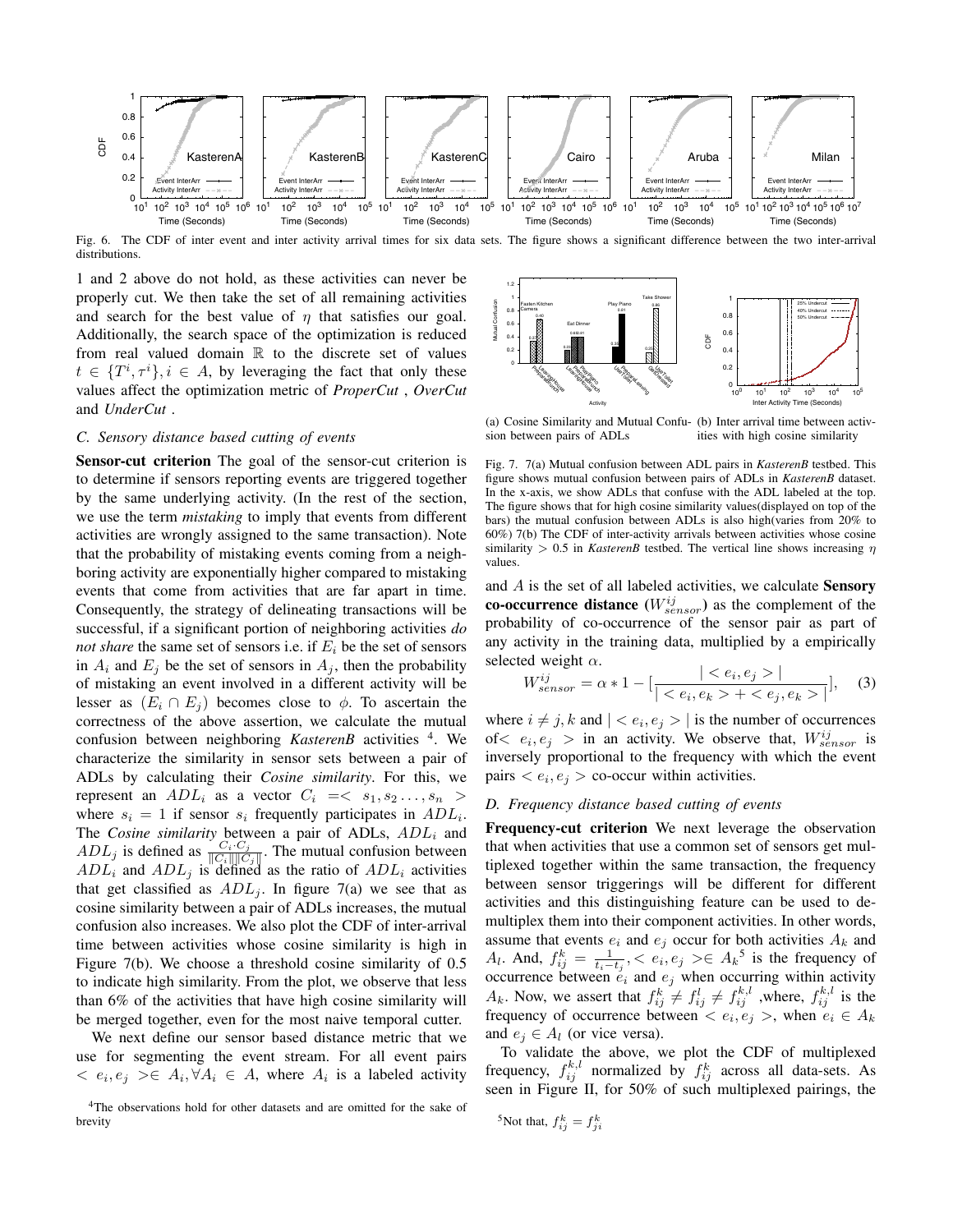frequency is higher by  $2.5 \times$  compared to the normal. This is expected as sensors are most of the time triggered at a particular phase while undertaking an activity. E.g., when eating inside the kitchen, a person will typically open and close the kitchen door only at the beginning and end of the activity. Whereas, if another person enters and drinks water, the same kitchen door sensor will trigger, but the time interval between the door open event due to *eating* activity will not have any correlation with the door close after the shorter *drinking water* has finished.

We now describe our frequency based distance metric for disambiguating activities. For this purpose, we calculate **Frequency Distance**  $(W_{frequency}^{ij})$  as

$$
W_{frequency}^{ij} = \beta * [1 - \frac{Count(f_{ij} - \frac{\sigma_{ij}}{2}, f_{ij} + \frac{\sigma_{ij}}{2})}{|F_{ij}|}] \tag{4}
$$

where  $f_{ij}$  is defined above and  $Count(f_a, f_b)$  is the count of  $f_l \,\forall f_l \in F_{ij}$  such that  $f_a < f_l < f_b$  and  $F_{ij}$  is the set of all  $f_{ij}$ 's. We define  $\sigma_{ij}$  as the standard deviation of the set of  $F_{ij}$ and  $\beta$  is an empirically determined constant. We empirically set  $\alpha$  to 10 and  $\beta$  to 100 in our system.

## *E. Online Segmentation Phase*

Figure 5 shows the overall flow of our approach and how the various criteria learnt in the previous section are used during online segmentation. Given an input event stream  $E$ , we first apply temporal cut to segment events into the transaction set  $T$ , when the inter-event arrival time exceeds the temporal cut threshold  $\eta$ , as shown in Figure 5**a**. We then apply sensorcut on each transaction  $T_i \in T$  as shown in Figure 5**b** by estimating the sensor distance  $W_{sensor}^{ij}$  for each sensor pair  $\langle e_i, e_j \rangle \in T_i$ . We then perform hierarchical agglomerative clustering [2] on the events in  $T_i$  using  $W_{sensor}^{ij}$  as the distance metric to get a new set of transactions  $T'$ . Finally, we apply frequeny-cut as shown in Figure 5**c** by clustering the events in each transaction in  $T'$  using  $W_{frequency}^{ij}$  as the distance metric. We then output the final set of transactions  $T''$  which represents the segmentation of the input stream  $E$ into different transactions.

## IV. RESULT

In this section, we present the experimental methodology and the evaluation of various components of our approach.

## *A. Experimental Methodology*

For our experiments, we split each dataset, listed in Tab. I into 80% learning (training) and 20% test data. Unless otherwise stated each reported result is an average of 5 runs.

We now define several algorithms for comparison and a set of classification algorithms that take the output of our work for classifying ADLs.

**Temporal Cut Criteria**: We benchmark our *MinMax* temporal cutting strategy, against the following other possible temporal strategies.

*MeanCutter* : In this strategy, we set Temporal-cut threshold ( $\eta$ ) in sec. III-B as  $\eta = \mu + \sigma$ , where  $\mu$  and  $\sigma$  are the mean and standard deviation of inter-activity arrival time across all the activities in the training data; the strategy assumes that an inter-event gap greater than  $\mu + \sigma$  implies end of activity.

*MedianCutter* : Another strategy where  $\eta =$  median +  $\sigma$ . *PercentageCutter* : In this strategy, to calculate  $\eta$ , we determine the cumulative distribution of inter-activity as well as inter-event intervals. As shown in Fig. 6, this allows us to pick a value of  $\eta$  and obtain an estimate of number of transactions that will be either *UnderCut* or *OverCut* . We then select a value of  $\eta$  that minimizes the percentage of *OverCut* for a fixed percentage of *UnderCut* (empirically determined to be  $20\%$ ) in our experiments  $^{6}$ .

*Oracle Cutter*: The best possible cutting strategy that segments events into transactions by reading the activity labels. Note that the cutter is a complete segmentation technique on its own and does not need any subsequent steps. Thus, the *Oracle cutter* allows benchmarking to the best possible segmentation.

**Disambiguation Criteria**: We use the following demultiplexing criteria for disambiguating undercut transactions. **Combined-cut criteria**: We utilize both frequency and sensorcut defined in Section III. **Sensor-cut only**: Only sensorcut criteria is used. **Frequency-cut only**: Only frequency cut criteria is used. For both the methods use hierarchical clustering method from R [2].

**ADL Classification Algorithms**: Once segmentation is done using any of the approaches, ADL classification algorithms use the output of segmentation for accurate classification. To show effectiveness of our approach, we benchmark ADL detection accuracy by the following algorithms using a variety of segmentation approaches above.

*Frequent Item set Mining (FIM) based Detector*: Akin to the detector described in [16], we use association rule mining on the training data to 'find most common' sets of generated events for an *ADL* . We then classify the test event pattern as the *ADL* whose event set signature it matches best.

*Naive Bayes (NBC) Detector*: A NBC detector, in training phase, uses standard Bayes theorem for determining the probability of occurrence of an *ADL* when a specific set of events, along with time of occurrence etc. is seen. In test phase, it predicts *ADL* with highest match to have occurred. We use an open source implementation of NBC [16] in our experiments. *Hidden Markov Model (HMM) Detector*: The HMM detector learns and runs a hidden markov model for classifying transactions into ADLs. In our setting, the ADLs represent the hidden states, while the sensor events represent the observables of the HMM model. We use an open source implementation of HMM [16] in our experiments.

## *B. Overall Performance*

In this section, we characterize the performance of our endto-end scheme in improving *ProperCut* , detection accuracy as well as retaining frequency characteristics of activities. **Improvement in Segmentation**: We define *ProperCut* ratio

as the fraction of total activities which were properly cut.

<sup>6</sup>Fixing the percentage of *OverCut* and minimizing the percentage of *UnderCut* , performs worse, and is omitted for sake of brevity.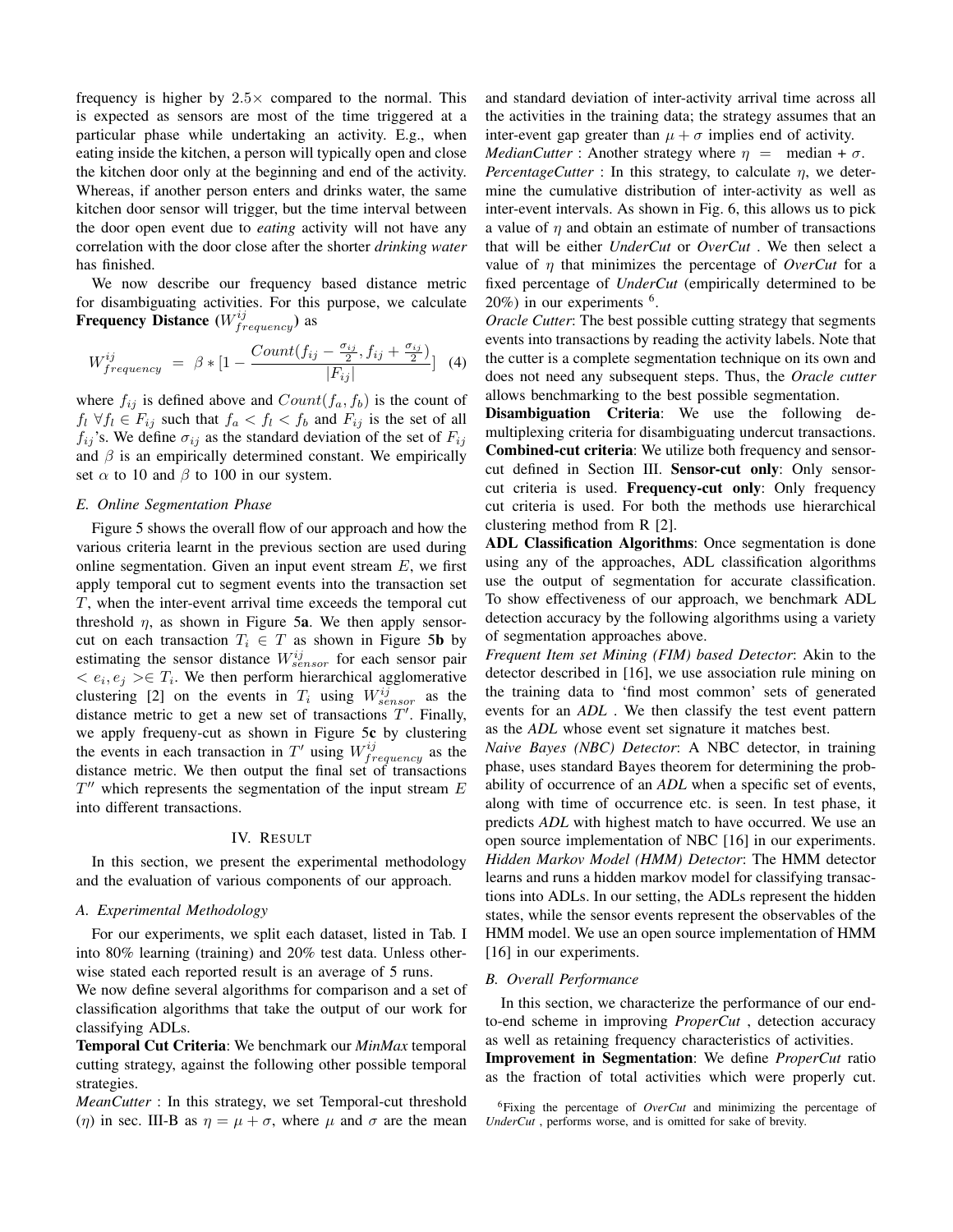

Fig. 8. The *Minmax* segmentation strategy outperforms other strategies in yielding proper cut transactions with an average normalized improvement of 77 % over mean cutter

| <b>Detector</b><br>Mean |            | Median     | Percentage | MinMax     |  |  |
|-------------------------|------------|------------|------------|------------|--|--|
| <b>Detector</b>         | Cutter     | Cutter     | Cutter     | Cutter     |  |  |
| NBC.                    | 32.1 (.12) | 37.3(41)   | 57.1(0.8)  | 74.6 (.21) |  |  |
| <b>HMM</b>              | 34.2 (.11) | 39.4 (.96) | 62.4(0.7)  | 85.5 (.31) |  |  |
|                         |            |            |            |            |  |  |



Fig. 9. The *Minmax* strategy significantly outperforms other strategies with respect to ADL detection accuracy and has only a 9% misclassification rate compared to oracle cutter's detection accuracy



Fig. 10. *Minmax* strategy is able to accurately retain sensor frequency characteristics with frequency deviations being less than two standard deviations away for 80% of the times



Average (Std. Error) Detection accuracy of segmentation techniques

We compare the propercut ratio obtained by using different temporal cutting strategies followed by running the combined sensory-frequency disambiguator on undercut transactions. We normalize the results against the propercut ratio returned by mean-cutter without disambiguator and show the results in Fig. 8. The *Minmax* segmentation provides the best propercut ratio with an average improvement of 77% over the mean cutter. On the other hand, the percentage and median segmentation strategies provide average improvements of only 56% and 46% respectively. Our *Minmax* approach performs very well since its temporal criteria is able to jointly optimize on both the maximum inter-event and minimum inter-activity time intervals to optimally choose the right cutting interval. Furthermore, a high proportion of the undercut activities are able to be disambiguated correctly by the combined sensoryfrequency disambiguator. In summary, the cumulative advantages of optimal temporal cut followed by a high accuracy disambiguator enables *Minmax* to outperform other strategies by up to 68%.

**Improvement in Activity Detection Accuracy**: Next, we evaluate the improvement in ADL detection accuracy obtained by our approach. We compare the performance of our scheme against the detection accuracy obtained by running a FIM based detector on transactions returned by the oracle cutter. Recall that the oracle cutter is a supervised cutter with zero segmentation error, and therefore the resulting detection accuracy is a function of only the classification algorithm. Fig. 9 shows the CDF of normalized detection accuracy of the different segmentation strategies over 30 iterations. Our *Minmax* approach performs significantly better compared to the other strategies yielding a normalized detection accuracy of 60% at the median, compared to 20-40% accuracy for other strategies. Significantly, the *Minmax* detection accuracy goes up to 91% of the oracle cutter's, which illustrates the very

Fig. 11. Human subject have different frequencies for performing the same activity

high precision with which our *Minmax* approach is able to cut events into transactions for classification by the detector. Similar observations can be made for other classifiers as depicted in Table III.

**Retaining Frequency level Characteristics**: A number of applications of ADLs utilize information on the frequency of occurrence of events within an activity. E.g., the frequency at which a resident who recently had an arm surgery cooks would be markedly different before and after the surgery. Furthermore, different residents have different characteristic frequencies for performing the same activity as shown in Fig. 11.

We compare the ability of various segmentation strategies to retain such low level sensor frequency information of the activities by estimating the event arrival frequency inside detected activities and comparing them against the corresponding ADL baseline frequency. In Fig. 10, we plot the CDF of event frequency deviation for each detected activity, normalized by the standard deviation of the corresponding ADL. From the plot, the *Minmax* segmentation strategy significantly outperforms other strategies. In the case of *Minmax* , the frequency deviation is within two standard deviations for 80% of the times, while the deviation is four standard deviations in the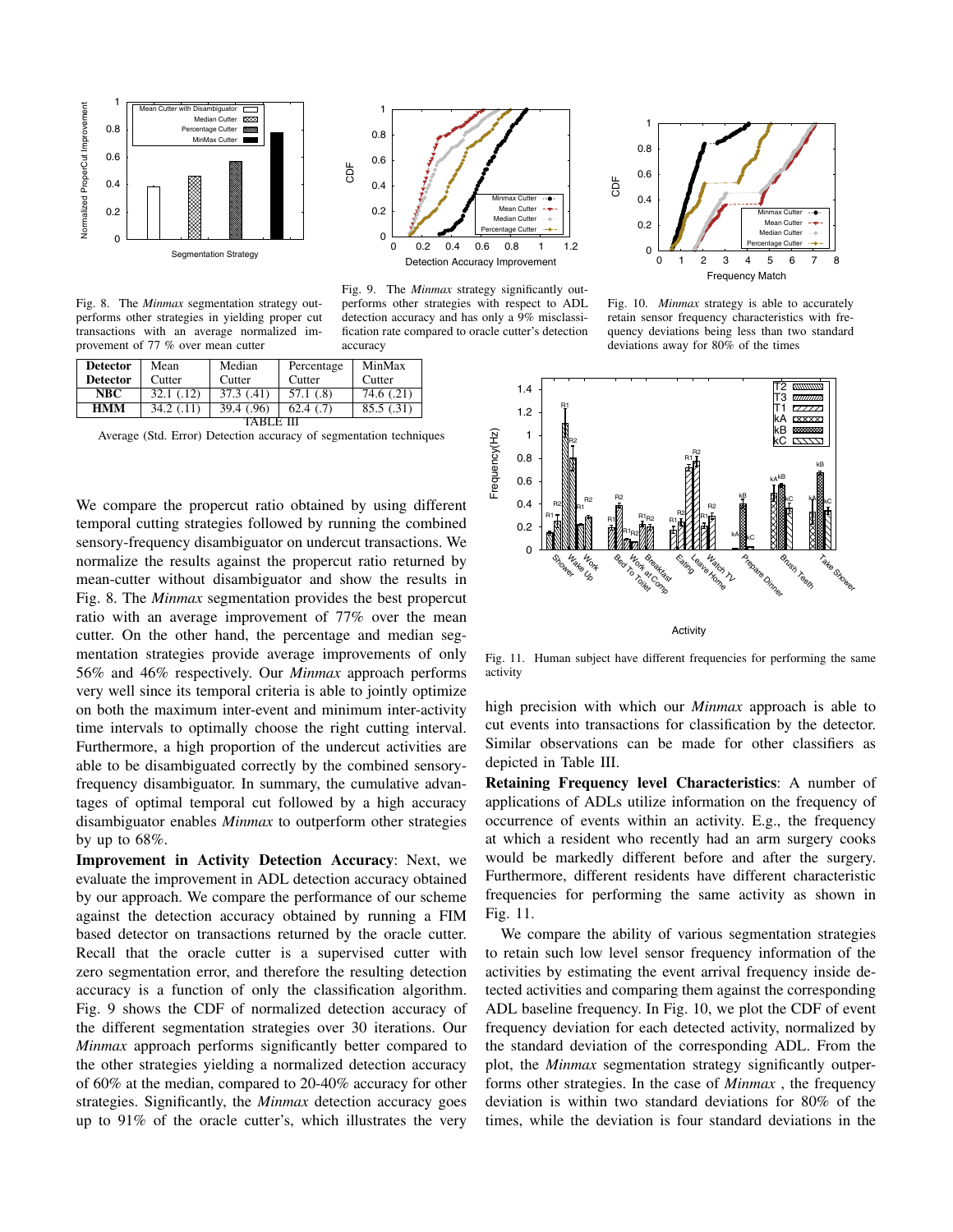

(a) Same resident Interleaved (b) Two resident Interleaved 1 (c) Two resident Interleaved 2<br>Fig. 12. The Sensor and frequency distance metrics are able to disambiguate events that belong to single resident interleaved acti (subFig. 12(a)) as well as multi resident interleaved activities(subFig. 12(b)). SubFig. 12(c) shows the special case where multiple residents are in involved in concurrent activities that use the same set of sensors such as *watching tv* and *wandering in room* in the T2 dataset. We see that while the sensory distance is low, the temporal distance is very high, allowing the system to disambiguate between the two activities.



freque 90 Accuracy in Event Disambiguation Accuracy in Event Disambiguation 80 70 60 ¢ 50 40 T2 T3 Mul T1 30 20 Data

(a) Disambiguation Accuracy of Single resident interleaved activities

(b) Disambiguation Accuracy of Multi-resident interleaved activities

Fig. 13. For single resident interleaved activities, (a) The sensor-cut criteria has high accuracy. (b) For multi-resident concurrent activities, the frequency-cut criteria provides better disambiguation performance as the event arrival frequency induced by multi-residents is different from that induced by single resident. The combined performance is at least as good as sensor, frequency-cut criteria.

worst case. In comparison, only 10% of the cases are less than two standard deviations for mean and median strategies. The ability of *Minmax* to accurately retain frequency characteristics of activities is due to its ability to generate significantly high propercuts and high detection accuracy.

## *C. Sensitivity Analysis*

**Performance of disambiguation approaches** As an evaluation metric, we consider the number of events in an undercut transaction that are properly assigned to their corresponding activities.

We first evaluate the discriminating power of our sensory and frequency metrics for disambiguating undercut transactions. Fig. 12 shows the distance in the sensor and frequency axes for interleaved and non-interleaved activities in both single and multi resident homes. We can clearly see that the distribution of distances along both the axes are different for interleaved and non-interleaved activities. Particularly, singleresident interleaved activities have high sensor distances as there is not much deviation in the frequency pattern since there is only one resident involved in multiple activities, and frequency is constrained by the resident's characteristic speed. On the other hand, for multi-resident interleaved activities, the distances on both the sensor and frequency axes are high due to the interference caused by an additional set of sensors as well as mixing of frequencies between both residents. Similarly, even if the residents use similar sets of sensors concurrently, the combined frequency is very different from each resident's





individual frequency resulting in a high frequency distance as shown in Fig. 12(c). This validates the utility of our sensor and frequency metrics in disambiguation of undercut transactions.

Next, we evaluate the performance of each of the disambiguator schemes viz. sensory, frequency and combined. For single-resident interleaved activities, the sensory based disambiguator provides high disambiguation accuracies of up to 90% for *Cairo* datasets as shown in subFig. 13(a) since there is not much deviation in the frequency axis given that there is only one resident. On the other hand, for multiresident concurrent activities, the frequency based disambiguator provides better disambiguation performance yielding up to 88% accuracy in the case of *Mul* dataset, as shown in subFig. 13(b), as the event frequency induced by multiple residents is very different from a single resident's frequency. In all cases, the combined disambiguator performs at least as good as the sensor or frequency disambiguator, obtaining up to 90% disambiguation accuracy in both single and multi resident interleaved activities.

We also evaluate the effect of the combined disambiguation scheme on overall ADL detection accuracy. For this, we uniformly and randomly sample 400 undercut transactions from all the datasets, and pass them through three different classifiers viz. Naivebayes, HMM and our FIM based classifier. Fig. 14 shows the CDF of normalized detection accuracy improvement compared to just a temporal cutting strategy. We see that the disambiguator scheme improves detection accuracy for all the classifiers, with the improvements ranging between 40-